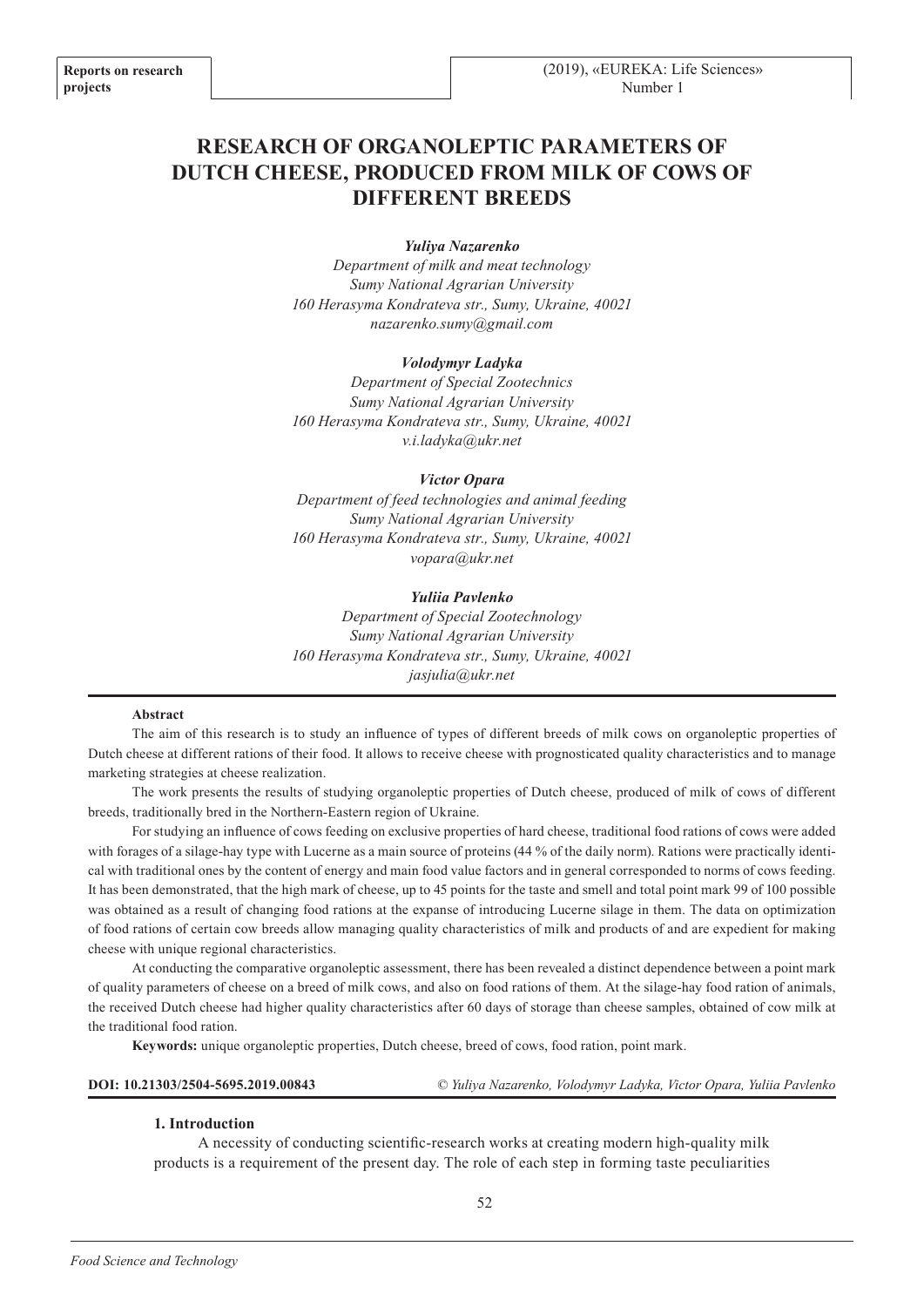of cheeses still not completely studied [1, 2]. Different countries – Italy, France, Spain – accumulated the great experience of cheese-making traditions, each region has its unique types of cheese, known throughout the world [3, 4]. At developing technologies of keeping and feeding animals, the quality of milk changes, in which result products of it also have other properties. That is why continuous studies of technological properties, physical-chemical parameters and organoleptic characteristics are needed for regulating production processes and managing the products' quality [5–7].

Important parameters, influencing the purchasing attractiveness of cheeses are organoleptic characteristics that create individual characteristics of a product and its distinctive features, typical for a concrete region [8, 9]. It is necessary to establish a connection between certain keeping conditions, genetic factors and organoleptic parameters [10] for managing the technological process and obtaining Dutch cheese of the stable quality for managing marketing strategies.

The aim of this research is to study an influence of types of different breeds of milk cows on organoleptic properties of Dutch cheese at different rations of their food. It allows to produce a product with prognosticated taste characteristics by the genetic factor and changes in animals' food rations.

## **2. Materials and methods of studying organoleptic parameters of Dutch cheese, obtained of cow milk at different food rations**

The studies were conducted on the base of the learning-research farm "Vivarium" of the Sumy national agrarian university (NAU), according to the program of scientific work on preserving the population of the brown breed under conditions of the Northern-Eastern region of Ukraine.

Milk for cheese production was received of three types of milk cows, of 5 heads in each group. Animal were kept in equal conditions. The first group is the Ukrainian brown milk breed, the second one – Lebedin breed, the third one – Simmental breed. In the research process three sessions of cheese production of milk of each cow group took place, separately, by each food ration. There were totally produced 9 parties of cheese of Dutch type, according to the traditional technological scheme of production of this type of cheeses [11].

The scheme of feeding cows was the following:  $1 -$  the preliminary period  $-$  silage-hay ration; 2 – the first research period (25 days) – silage-hay ration; 3 – transition period (15 days); 4 – second research period (25 days) – ration of silage-hay type using Lucerne silage.

It must be noted, that for getting more reliable results, milk for Dutch cheese production was used only after the transition period that took place during no less 15 days for forming the stable influence of feeding on parameters of the product.

Dutch cheese for the study was produced in two stages. At the first stage there was used milk, received at the traditional silage-hay food type. After changing the food ration for the silage-hay with using Lucerne silage, the second stage of the cheese production process was realized. Dutch cheese was produced by the traditional classic scheme for this products type [11], taking into account requirements to the quality of this cheese type [12]. After finishing the technological production process, considered as cheese ripening in cheese production, all its parameters were studied for the correspondence to normative documents [12]. The analysis of products was conducted after finishing the ripening technological process that had taken place during 60 days at temperature  $12-14$  °C and relative humidity 85 %.

One of main criteria in assessing the quality of cheeses is their organoleptic assessment, and in this case it was a determining factor in revealing properties of cheese, unique for this region.

For studying organoleptic parameters of Dutch cheese, there were collected samples of Dutch cheese of three groups of milk cows, produced in different research periods.

**Fig. 1** presents a sample of Dutch cheese, produced of milk of cows of the Ukrainian brown breed (UBB) at the silage-hay food ration with using Lucerne silage.

**Fig. 2** presents a sample of Dutch cheese, produced of milk of cows of the Lebedin breed (LB) at the silage-hay food ration with using Lucerne silage.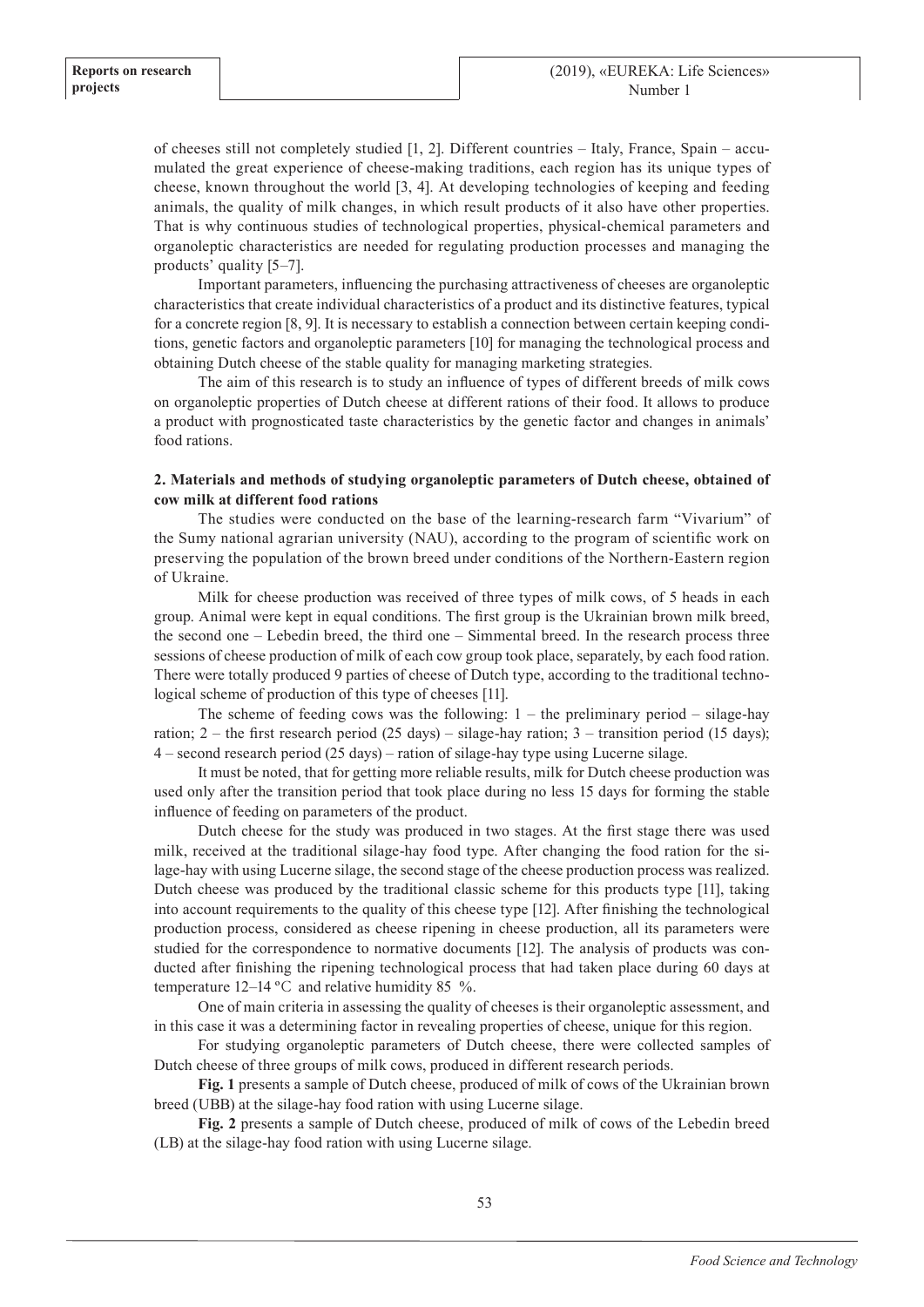

**Fig. 1. S**ample of Dutch cheese, produced of milk of cows of the Ukrainian brown breed (UBB)





**Fig. 3** presents a sample of Dutch cheese, produced of milk of cows of the Simmental breed (SB) at the silage-hay food ration with using Lucerne silage.



**Fig. 3.** Sample of Dutch cheese, produced of milk of cows of the Simmental breed (SB)

Three samples were selected for tasting of each group of cows depending on food rations of animals. There were totally selected six samples. The ones at the first research period (25 days) – silage-hay ration:

1 sample – (UBB) sil.;

 $2$  sample – (LB) sil.;

3 sample – (SB) sil.

The following three samples were presented for studying at the second research period (25 days). The ration of silage-hay type with using Lucerne silage:

- 1 sample (UBB) luc.;
- 2 sample  $(LB)$  luc.;
- $3$  sample (SB) luc.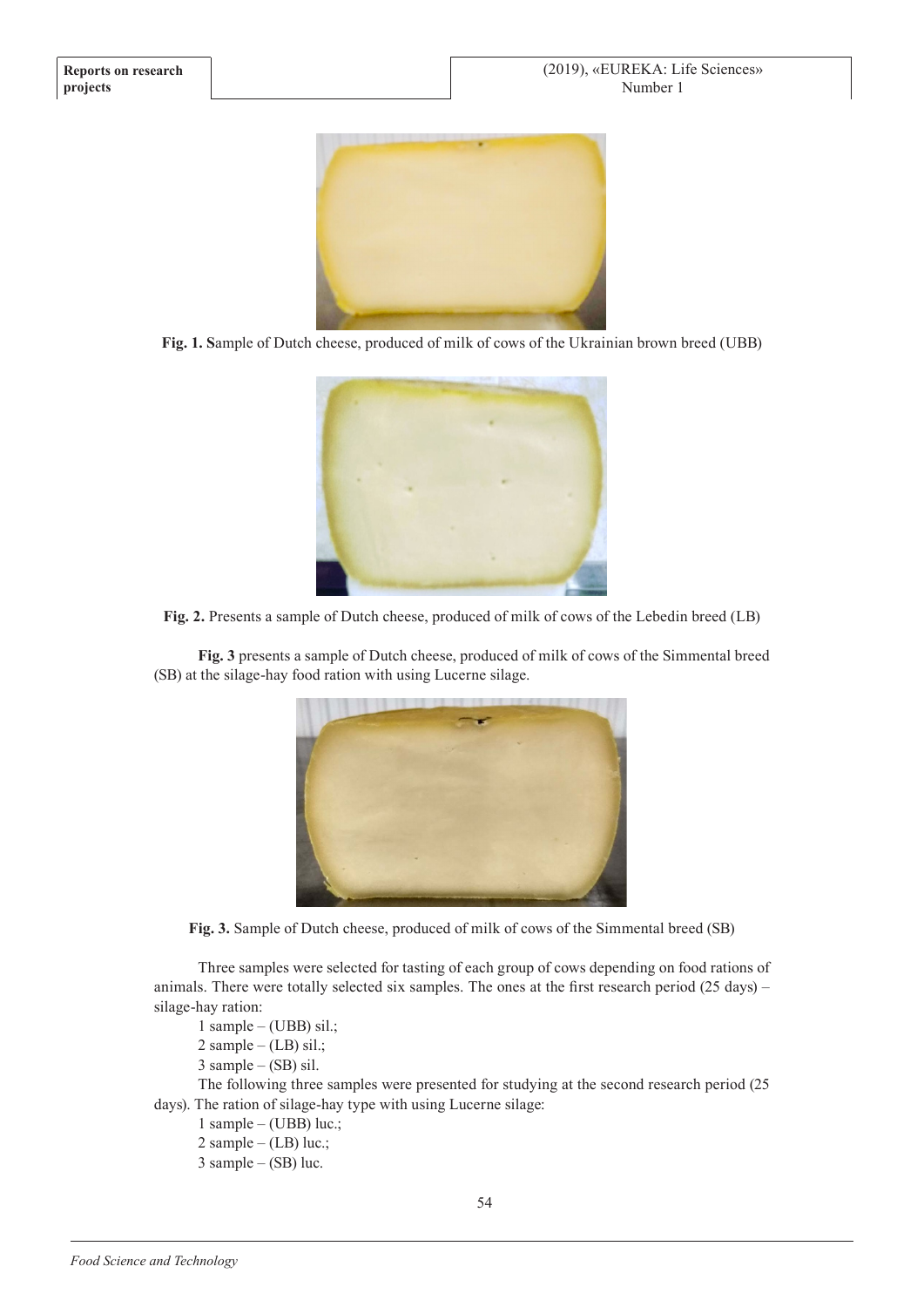According to the rules of assessing organoleptic parameters, a sample was taken from each package unit by a cheese probe, presented on **Fig. 4**, inserting it in ¾ of the head depth.



**Fig. 4.** Probe for taking cheese samples

The quality of organoleptic parameters was assessed at temperature  $18-20$  °C, for the correspondence to normative documents for this product type [12].

Dutch cheese was assessed by 100 point system, according to the traditional organoleptic quality assessment [13, 14, 15].

100-point assessment included the following parameters:

– taste and smell – 45 points;

– consistence – 25 points;

– dough color – 5 points;

– outlook – 10 points;

– package and marking – 5 points (at absence of a package this index is added to the total point mark).

Points for each parameter had been summed up and a conclusion about the cheese quality was made [12, 13].

The upper bast layer (near 1 cm) had been taken from the pulled column, as it is presented on **Fig. 5**, and all further studies of organoleptic parameters were realized by the sample of 4,0–4,5 cm, mass 35–45 grams [12, 13].



**Fig. 5.** Outlook of a sample of Dutch cheese, taken for tasting

## **3. The results of tasting Dutch cheese of cow milk of different breeds**

The first assessed parameter was the outlook. As far as all samples of cheese were produced under laboratory conditions, their form resulted in decreasing a point mark. But other parameters, such as thin even crust, tightly adjoining the cheese surface, without defects were assessed rather highly.

The second and most important parameter was the taste and smell. The most expressed cheese smell [14] was observed in cheeses of milk of cows of the Ukrainian brown breed (UBB) and Lebedin (LB) at feeding by Lucerne silage.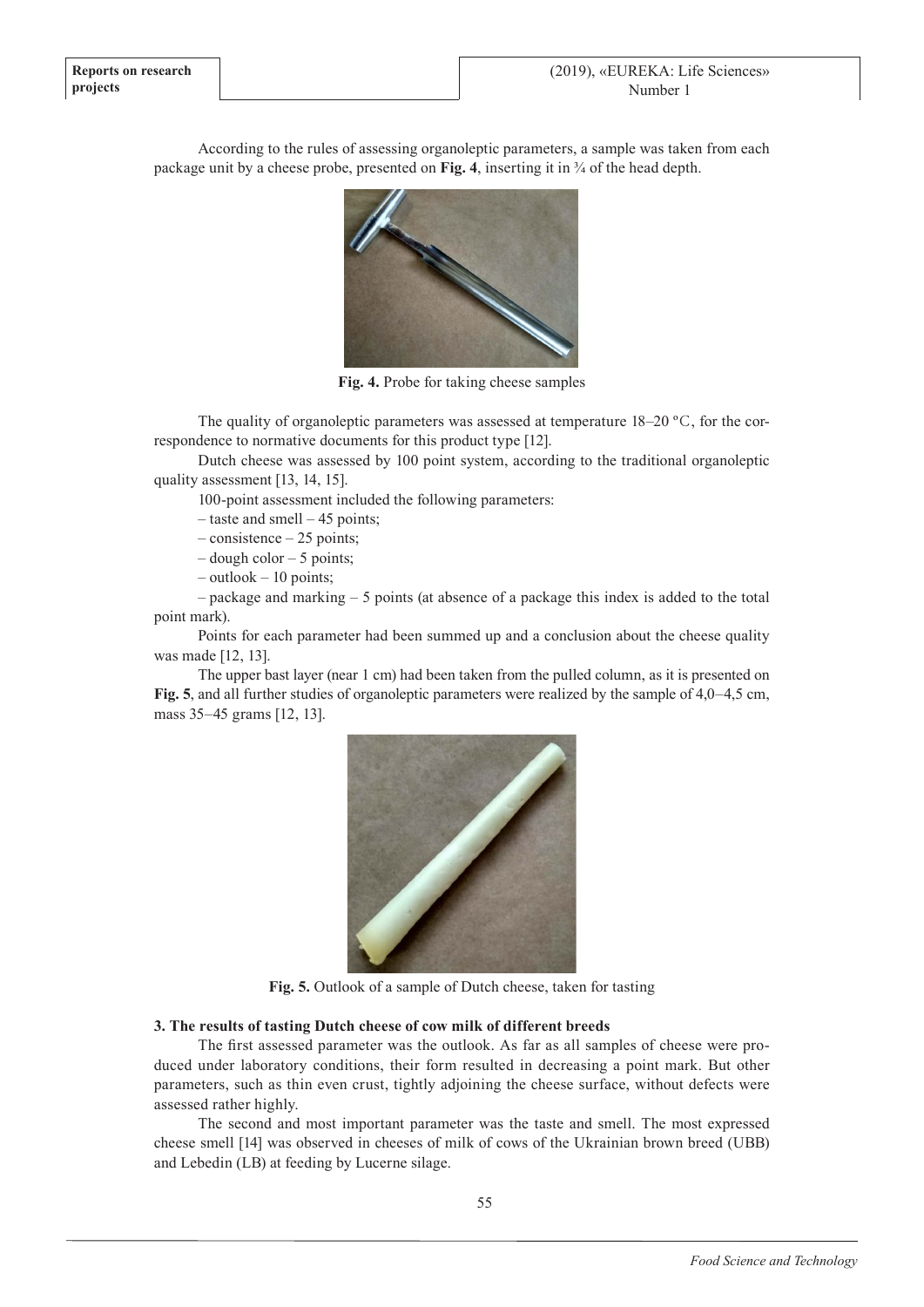According to normative documents, the consistence of Dutch cheese must be delicate, plastic, homogenous along the whole mass. At assessing the presented samples, a preference was also given to: 1 sample – (UBB) luc.; and 2 sample – (LB) luc.

The figure with small eyespots of even form, placed along the whole cheese head was most distinct in 1 sample – (UBB) luc.; and 2 sample – (LB) luc.

The most typical color of cheese dough – from the light yellow to the more expressed was observed also in 1 sample – (UBB) luc.; and 2 sample – (LB) luc.

As a result of tasting, there was conducted the comparative characteristic of organoleptic parameters of Dutch cheese of the three groups of cows, depending on their breed, before and after improving food rations.

The tasting commission of three persons conducted the comparative assessment of the produced experimental cheeses [15]. (A control was not used at tasting, only the experimental samples were compared).

The dependence on the improved ration was obvious for the group of the Ukrainian brown breed, was especially expressed relative to the aroma-smell parameters (**Fig. 6**).







The other bright representative was a sample of Dutch cheese, produced of milk of cows of the Lebedin breed. The taste, smell and consistence of the product were most brightly expressed at the food ration with using Lucerne silage. Cheese was remarkable for its pleasant taste. The results of comparative analysis for this group are presented on **Fig. 7**.





The distinctive features of Dutch cheese, produced of milk of Simmental breed are presented on **Fig. 8**. As a result of improving the food ration, the organoleptic parameters essentially improved, but less brightly expressed changes of the taste and smell took place.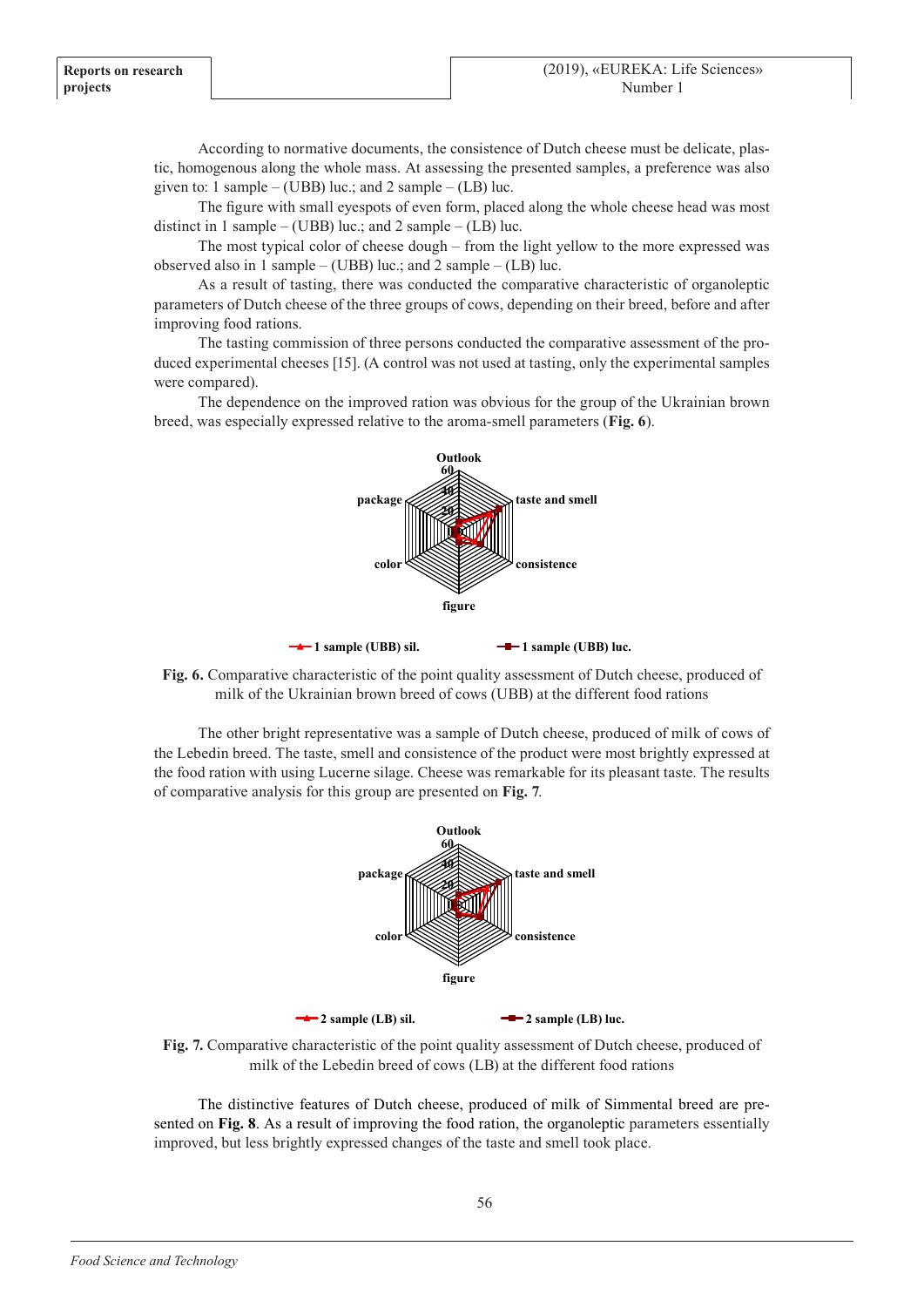



The conducted tasting has proved that cheeses of the Dutch type, produced of milk of the different cow groups with using Lucerne silage, had the higher point mark. They had the more correct form, plastic consistence, even light-yellow color. Eyespots, obtained as a result of using special cultures of sour-milk microorganisms were evenly distributed along the whole surface and had the correct round form.

#### **4. Conclusions**

**Reports on research**

**projects**

The parameters of cheese suitability of milk of cows of the Ukrainian brown and Lebedin breeds are rather high, but not always taken into account at cheese production. The studies of the organoleptic parameters of Dutch cheese, produced of these two cow breeds at the traditional and improved food rations, demonstrate that new improved hard cheeses with high taste characteristics may be obtained by genetic factors and change of the forage content. The obtained data may be extrapolated on different regions for getting cheeses with given characteristics.

 Based on the conducted organoleptic assessment, it has been established, that the breed of cows and their food ration essentially influence the cheese quality.

Further studies, directed on investigating the dependence between quality parameters and regional peculiarities of cow breeding are expedient.

The obtained results allow to create a technology of producing unique, authentic craft cheeses of milk of cows of the Ukrainian brown and Lebedin breeds in the Northern-Eastern part of Ukraine.

It has been established, that the use of Lucerne silage positively influences the organoleptic parameters of Dutch cheese. The taste, smell and consistence of the product are most brightly expressed.

#### **References**

[1] Bergamaschi, M., Bittante, G. (2018). From milk to cheese: Evolution of flavor fingerprint of milk, cream, curd, whey, ricotta, scotta, and ripened cheese obtained during summer Alpine pasture. Journal of Dairy Science, 101 (5), 3918–3934. doi: https://doi.org/10.3168/jds.2017-13573

[2] Bergamaschi, M., Cipolat-Gotet, C., Stocco, G., Valorz, C., Bazzoli, I., Sturaro, E. et. al. (2016). Cheesemaking in highland pastures: Milk technological properties, cream, cheese and ricotta yields, milk nutrients recovery, and products composition. Journal of Dairy Science, 99 (12), 9631–9646. doi: https:// doi.org/10.3168/jds.2016-11199

[3] Zendri, F., Ramanzin, M., Cipolat-Gotet, C., Sturaro, E. (2016). Variation of milk coagulation properties, cheese yield, and nutrients recovery in curd of cows of different breeds before, during and after transhumance to highland summer pastures. Journal of Dairy Research, 84 (01), 39–48. doi: https:// doi.org/10.1017/s0022029916000583

[4] Benedet, A., Manuelian, C. L., Penasa, M., Cassandro, M., Righi, F., Sternieri, M. et. al. (2018). Factors associated with herd bulk milk composition and technological traits in the Italian dairy industry. Journal of Dairy Science, 101 (2), 934–943. doi: https://doi.org/10.3168/jds.2017-12717